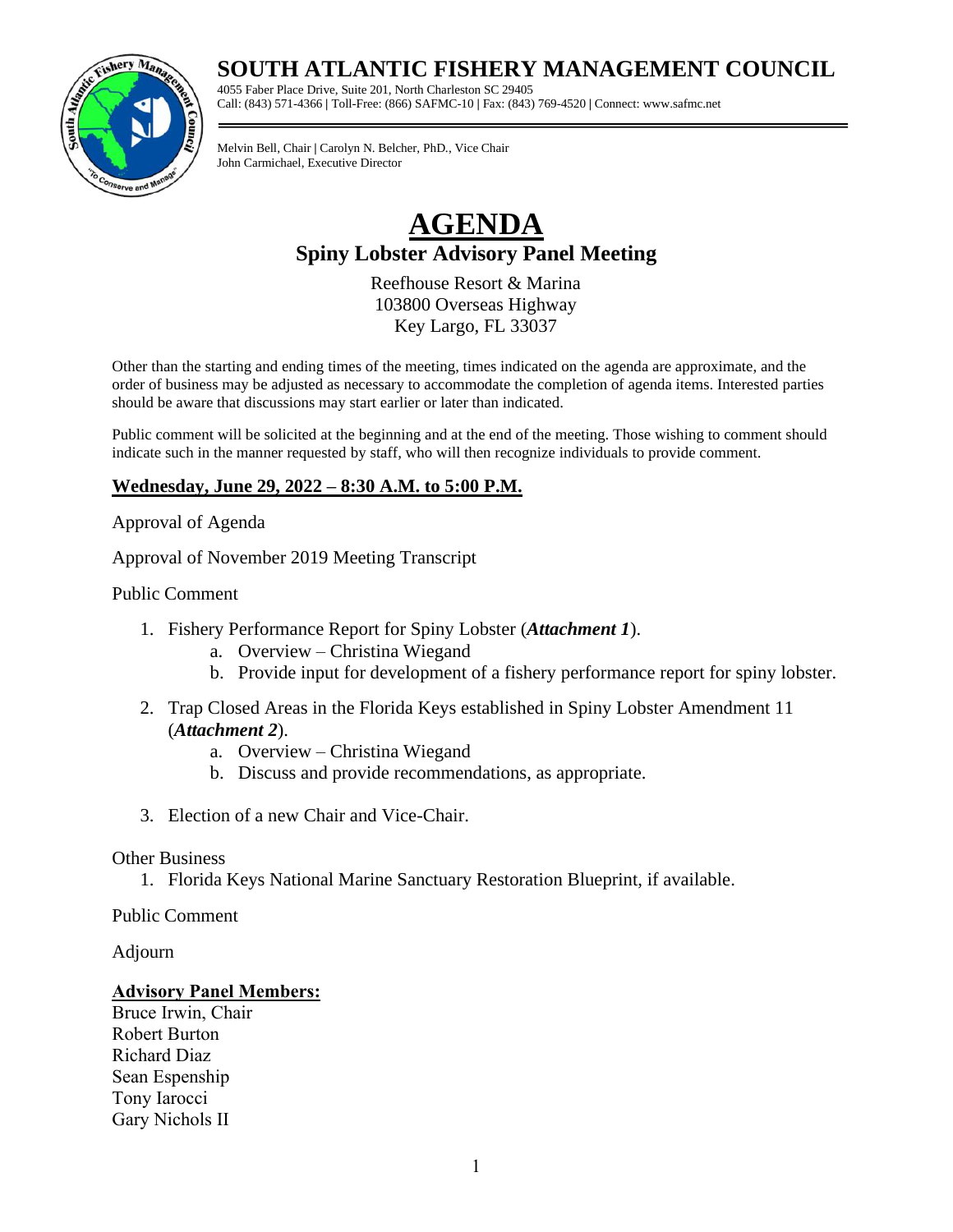Peter O'Bryan Mimi Stafford Mickey Whittington Justin Smith

### **Attachments**

**Attachment 1:** Spiny Lobster Fishery Performance Report Questions

**Attachment 2:** Spiny Lobster Amendment 11 Summary

**Staff:** Christina Wiegand